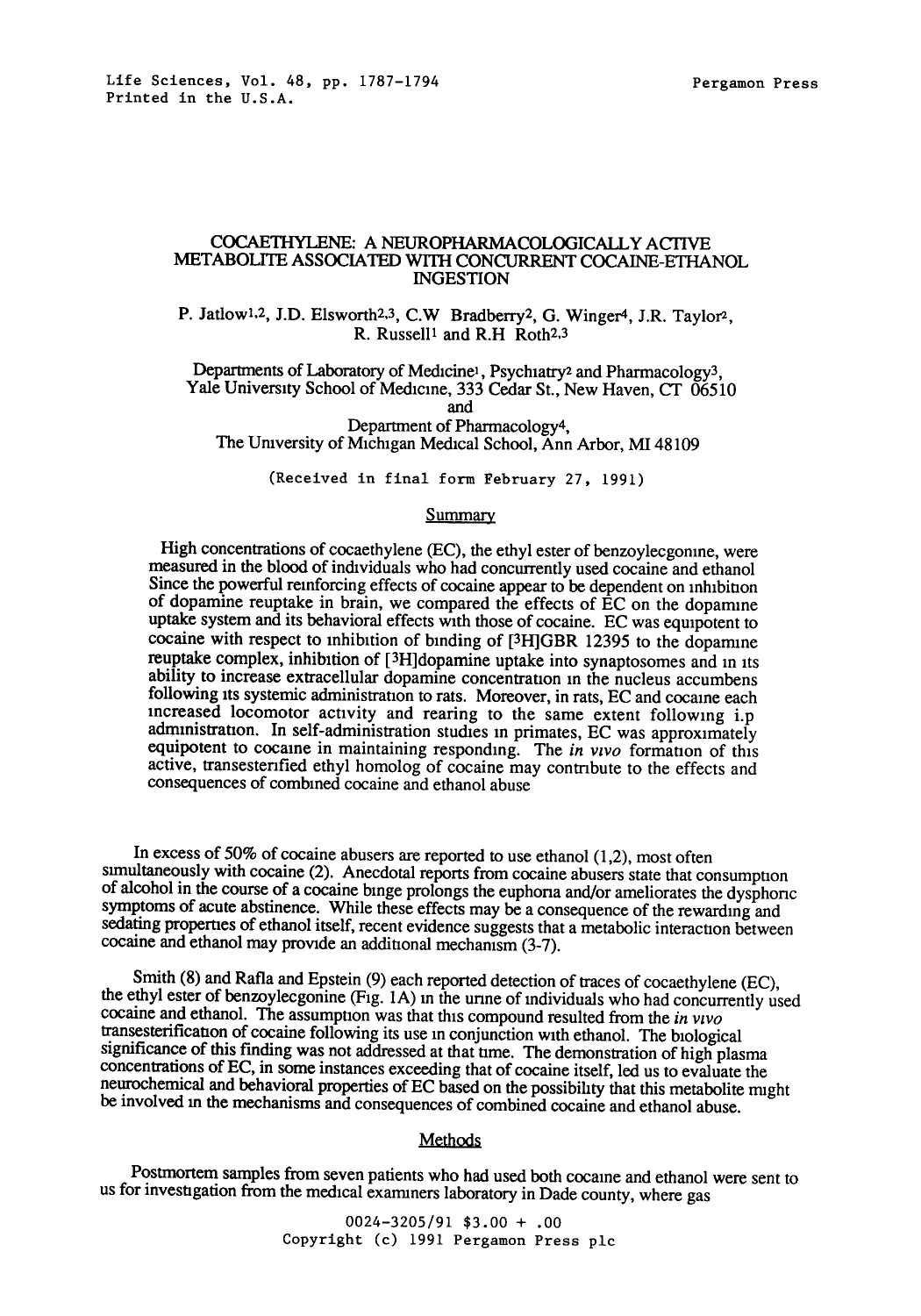chromatographic peaks, which were presumptively ldenufied as EC, had been observed in these samples and blood concentrations initially approximated using cocaine as a standard. We identified additional samples from Yale-New Haven Hospital Emergency Room patients for study on the basis of urine benzoylecgonine and blood alcohol analyses.

Drug Analysis: Cocaine and EC concentrations were determined by reversed-phase ion pairing HPLC as previously reported (10). Blood sample preparation for gas chromatography-mass spectrometry (GC/MS) was as previously described for gas chromatographic analysis of cocaine (11). EC for use as an analyucal standard and for use m the neurochemical and behavioral studies, was synthesized by esterification of benzoylecgonme. Benzoylecgonine was refluxed for 6-10 hours in ethanol through which dry HC1 gas had been passed. The ethanol was evaporated and the acid residue washed with hexane to remove any ethyl benzoate The residue was then suspended in carbonate buffer, pH 9.6, and the EC (but not benzoylecgonme) extracted into hexane. Following back extraction into acid and re-extraction into hexane, the product was 97- 99% pure by HPLC and GC/MS analysis, and free of any contaminating cocaine. In some instances, EC was subsequently crystalhzed from ether as the hydrochlonde. A electron impact mass spectrum showed a molecular ion at m/e 317 and other major ions at m/e 196 and m/e 212 which was consistent with published data  $(8)$ . Corresponding cocaine ions were at m/e 182, m/e 198 and m/e 303. High resolution proton NMR confirmed the ethyl ester substitution for the methyl ester group of cocaine.

Binding and Uptake: [3H]Dopamine uptake and [3H]GBR binding were performed essentially as described previously (12). This involved the preparation of P2 fraction from rat stnatum or nucleus accumbens. For [3H]dopamine uptake, the tissue was incubated with cocaine or EC and desipramme (100 nM) in Krebs phosphate buffer (pH 7.4) for 5 mm at 37°C before adding [3H]dopamine (40 nM, 37-40 Ci/mmol Dupont NEN). Two minutes later the uptake was terminated by rapid filtration through Whatman GF/C filters. The retained portion was washed and radioactivity trapped on the filter was counted. Non-specific binding was defined as the radioactivity on the filter following incubation of tissue and [3H]dopamine on ice. For [3H]GBR 12935 binding, tissue was incubated at 4°C for 15 hr with cocaine or EC and [3H]GBR 12935 (2 nM, 43 Ci/mmol, Dupont NEN, Boston, MA) in 50 mM Tris buffer containing 120 mM NaCl (pH 7.4). The incubation was terminated by vacuum filtration through Whatman GF/B filter paper. Each filter was rinsed and the radioactivity remaining on the filter was counted. Nonspecific binding was defined with  $10 \mu M$  mazindol.

Microdialysis in Rats  $(13-15)$ : Concentric style microdialysis probes were constructed using Cuprophan (Enka, West Germany) hollow fibers (300  $\mu$ m *i.d.*, 330  $\mu$ m o.d.) housed in a section of  $\overline{23}$  gauge stainless steel tubing with an exposed dialysis surface 1.5-2 mm long. The perfusion buffer was (in mM): KCl 2 4, NaCl 137, CaCl<sub>2</sub> 1.2, MgCl<sub>2</sub> 1.2, NaH<sub>2</sub>PO<sub>4</sub> 0.9, Na<sub>2</sub>HP<sub>04</sub> 1.4, ascorbic acid 0.3, pH 7.4 Rats were anesthetized with chloral hydrate  $(400 \text{ mg/kg} i.p.)$ , and placed in a stereotaxic apparatus in the flat skull position. The coordinates to which the tip of the dialysis probe were lowered vs the top of the skull at bregma were +1 7A, 1.3 L, and -8.3 V. Body temperature was monitored by a rectal temperature probe and maintained with a heating pad. Following each experiment, the brain was removed and stored in formalin for later sectioning and staining to verify probe placement in the nucleus accumbens. Determination of dopamine concentration was accomplished using HPLC with electrochermical detection as previously (13). The routine hmit of detecuon was 2-3 fmols dopamme injected in a volume of 40 microliters.

Rodent Behavior: The behavioral ratings of locomotor actavity and rearing were used to determine whether the drug treatments resulted in activation (16). Identical cardboard boxes were used as testing chambers for measunng rodent behavior. Quadrants were marked on the sides of the test chambers so that locomotor activity.could be measured by counting the crossings between sections. The rats were habituated to the test boxes for three hour periods two days before the test. Subjects were randomly assigned to one of three experimental groups destined to receive saline, cocaine or EC On the test day, each subject received its injection i.p. 5 mm before the test. The subjects were placed in the test box for 15 min. Behavioral ratangs were taken by one observer who was blind to the treatment Locomotor activity was defined as a crossing of quadrant markings on the side of the test chamber Rearing was defined as lifting both forepaws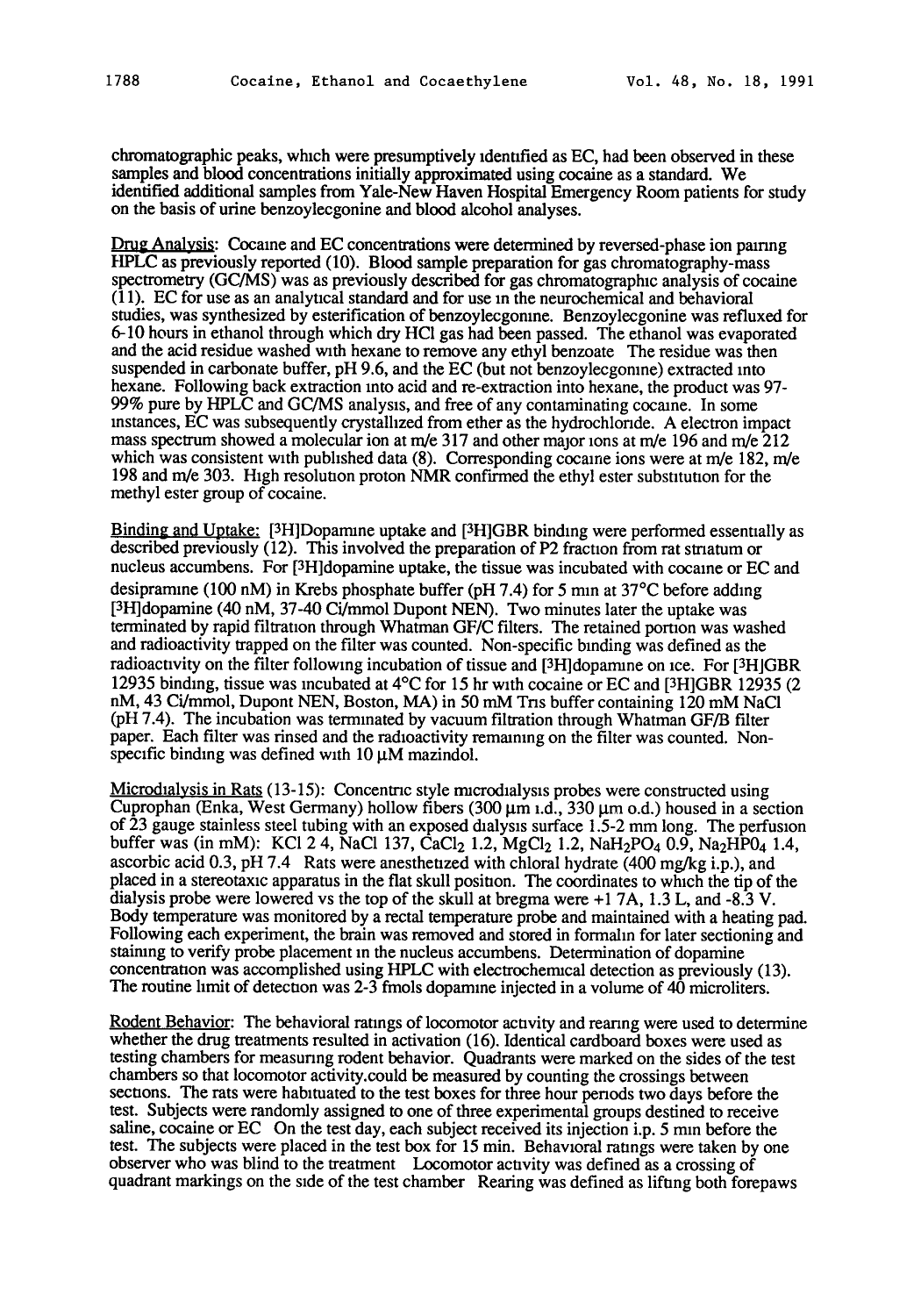off the ground.

Self-Administration by Primates: The reinforcing effects of EC were evaluated in three rhesus monkeys who were trained to respond on levers and receive i.v. injections of cocaine on a fixed ratio 30 time out 45 sec schedule of drug delivery, as described previously (17). Each selfadministration session consisted of four 25 rain components of drug availability, signalled by a red stimulus hght over the lever. Components were separated by 10 mm. blackout periods of no drug availability. The infusion duration, and hence the dose of drug delivered, was different in each of the four session components. The standard dose range for cocaine was 0.001 to 0.03 mg/kg/injection. EC was substituted for cocaine in single daily sessions over a dose range of 0.001 to 0.03 mg/kg/injection m two monkeys, and over a dose range of 0.003 to 0.1 mgtkg/injection in a third monkey. Data reported are for the observations of EC substitution and for the sessions of cocaine availability immediately preceding EC substitutaon.

Statistics: Data were analyzed by ANOVA followed, where appropriate, by Newman-Keuls test with  $p<0.05$  as the level of significance.

## **Results**

EC concentrations in the seven human postmortem samples ranged from 73 to 1447 ng/rnl (Table I) and the identity of the metabolite established by GC/MS (Figure 1). Note that m four instances, EC concentrations exceeded those of the parent compound. Ten of seventeen random emergency room blood samples in which the urine and plasma had been positive for benzoylecgonine and ethanol respectively, showed EC by HPLC. Of the seven EC negative samples, six were either negative or showed less than 5 ng/ml of cocaine. Of fourteen additional samples that were positive by cocaine screening but were negative for ethanol, thirteen showed no EC and one sample showed a trace To exclude the possibility of *in wtro* artifact, we incubated 400 ng/ml of both cocaine and benzoylecgonme in blood containing ethanol (500 mg/dl) at 37°C for one hour and at refrigerator temperature for 24 days. To approximate the gastric environment following alcohol ingestion, we incubated 4 g/dl alcohol with 500 ng/ml cocaine and benzoylecgonine in  $\tilde{0}$ .1 M HCl at 37°C for two hours. EC was not formed in any of these experiments.

| 4370<br>290<br>135<br>140<br>249<br>34 | 110<br>190<br>50<br>140<br>80<br>240<br>20 |
|----------------------------------------|--------------------------------------------|
|                                        | 91                                         |

#### TABLE I

## Concentrations of EC, Cocaine and Ethanol in Postmortem Blood

On the basis of these findings, we initiated a series of studies in order to defme the pharmacological properties of EC. There was no significant difference between EC and cocaine in inhibiting the binding of the specific dopamine uptake blocker, [3H]GBR 12935 to rat striatal membranes (IC $_{50}$  300 nM), (Figure 2B). Similarly, EC was also equipotent to cocaine (IC $_{50}$  250 nM) in inhibiting [3H]dopamine uptake into rat synaptosomes prepared from either striatum or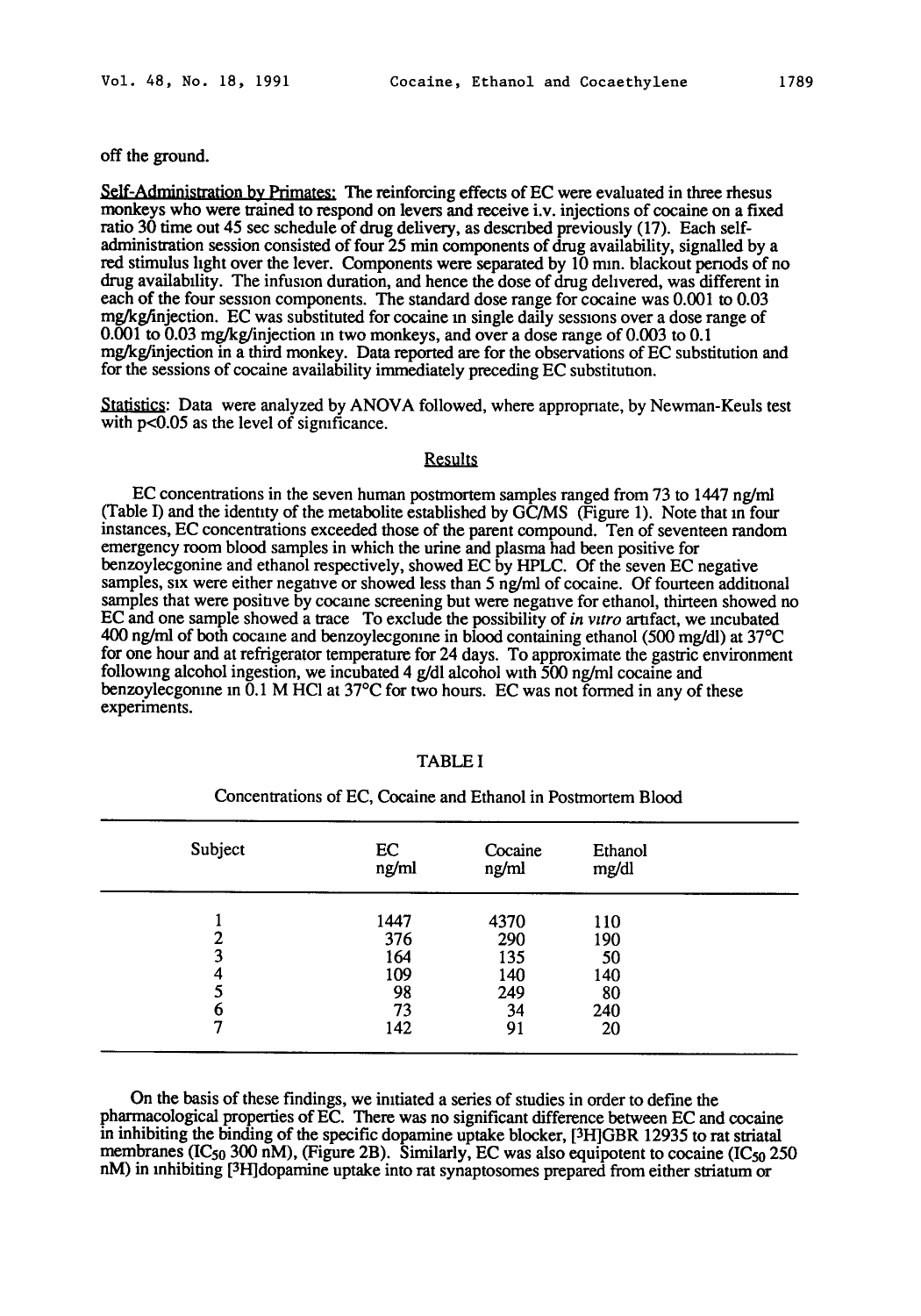nucleus accumbens (Figure 2A). Following systemic administration of EC to rats, there was a significant increase (four-fold) in extracellular dopamine concentrations in the nucleus accumbens measured by microdialysis (Figure 3). These increases in dopamine levels were not significantly different from those observed after the same dose of cocaine.





A. Structures of cocaine and EC.

B. GC/MS confirmation of EC: Upper trace, from a human plasma sample (subject 1, Table I); Lower trace, authentic EC. Note molecular ion at  $m/e$  317, and ions at m/e 196 and m/e 212. Corresponding ions for cocaine (not shown) are at m/e 303, rn/e 182 and m/e 198



A. Inhibition of [3H]dopamine uptake into rat stnatal synaptosomes by cocaine and EC. Each point represents the mean  $(± SE)$  of 3 assays carried out in duplicate. B. Inhibition of binding of [3H]GBR 12935 to rat striatal membranes by cocaine and EC. Each point represents the mean of 2 assays carried out in triplicate.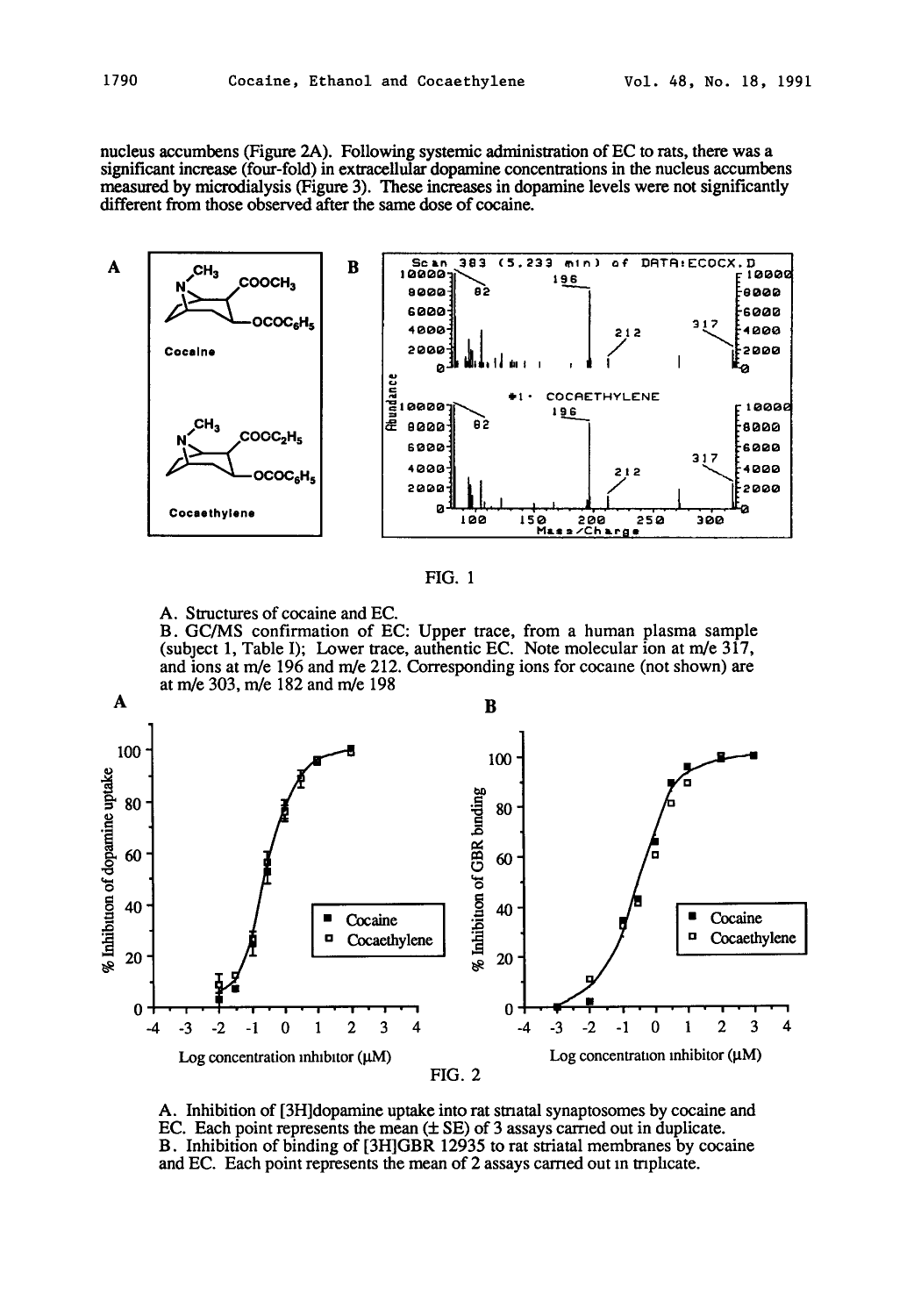

FIG. 3

Extracellular dopamine levels in rat nucleus accumbens following acute i..v. injection of cocaine (1 mg/kg, n=4), EC (1 mg/kg, n=7), or saline (n=7). Mean ( $\pm$ SE) baseline dopamine level corrected for probe recovery was  $10.4 \pm 2.1$ fmol/microhter.

In rats, EC and cocaine both potently increased locomotor activity and rearing compared to saline. There was no significant difference between EC and cocaine on locomotor activity or rearing.



FIG. 4

Behavior of rats following i.p. injection of cocaine (10 mg/kg, n=5), EC (10 mg/kg,  $n=5$ ) or saline ( $n=5$ ).  $*$  and  $+$  denote significant differences from saline treated group.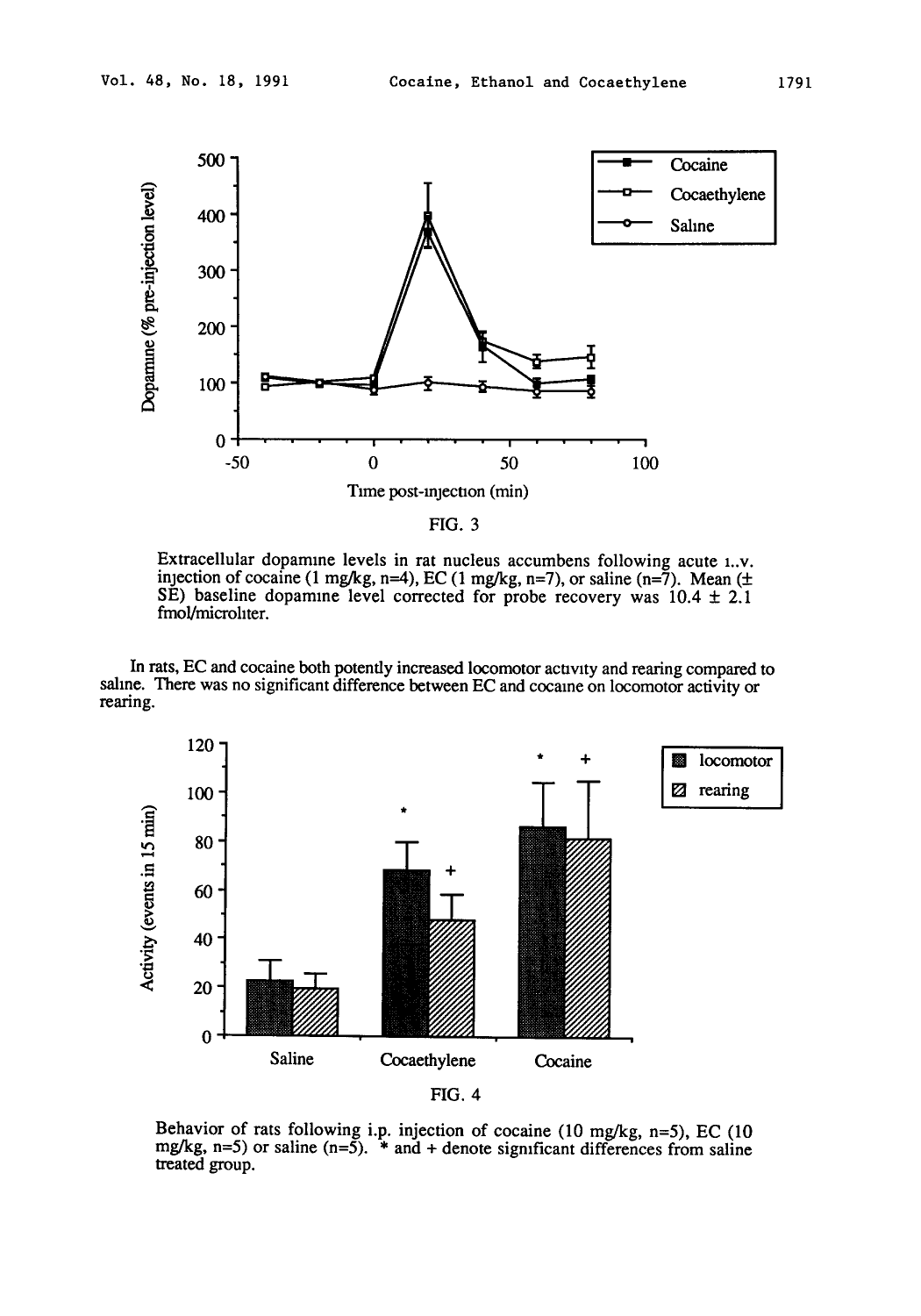Rates of responding in rhesus monkeys were maintained by both i.v. cocaine and by EC when these drugs were delivered contingently on lever press responses. Although there was some individual variation in the doses of EC that maintained maximum rates of responding, each of the three monkeys showed rates of EC-mamtained responding that were similar to or slightly higher than rates maintained by cocaine (Fig. 6). On average, the maximum rate-maintaining dose of EC was 0.01 mg/kg/injection as compared to a dose of  $\overline{0.03}$  mg/kg/injection of cocaine. A dose of EC above that maintaining maximum rates produced response decrements, a finding that is found with virtually all drugs that maintain self-administration behavior, including cocaine in this procedure (Skjoldager et al., submitted).



### FIG 5

Mean rates of responding maintained by cocaine or EC in rhesus monkeys  $(n=3)$ . Rate of responding maintained in each of the tested monkeys is also shown. Drugs delivered contingent on lever responses.

### Discussion

The high concentrations of EC found in human blood were comparable to and in many Instances well in excess of cocaine concentrations that are known to be associated with significant pharmacological activity (18, 19). EC was found in most samples associated with evidence of concurrent cocaine and ethanol use and was not present when the latter was absent. Those instances where EC was not present despite the occurrence of ethanol and benzoylecgonine, cocaine was either also absent from the blood or only present in trace amounts suggesting that EC may well have been completely cleared as well. In that instance where we saw a trace of EC (less than 10 ng/ml) despite the absence of alcohol, we suspect that the alcohol had been eliminated by the time the sample was obtained. Our incubation studies exclude the possibility of a storage artifact. EC is not a natural alkaloid of the coca leaf nor is street cocaine contaminated with EC.

Removal of the methyl ester group of cocaine to form benzoylecgonine results in an almost complete loss of affinity for the monoamme uptake carrier (20); however, it is not known what effect other substitutions at this position have. Since EC has such close structural homology to cocaine, we postulated that it might have a similar spectrum of neurochemical and behavioral properties. We found that EC was equipotent to cocaine in its inhibition of specific ligand binding to the dopamine reuptake complex, inhibition of dopamine uptake into synaptosomes and in its ability to increase extracellular dopamine concentrations following administration to rats. The mechanism for the reinforcing properties of cocaine are thought to involve inhibition of dopamlne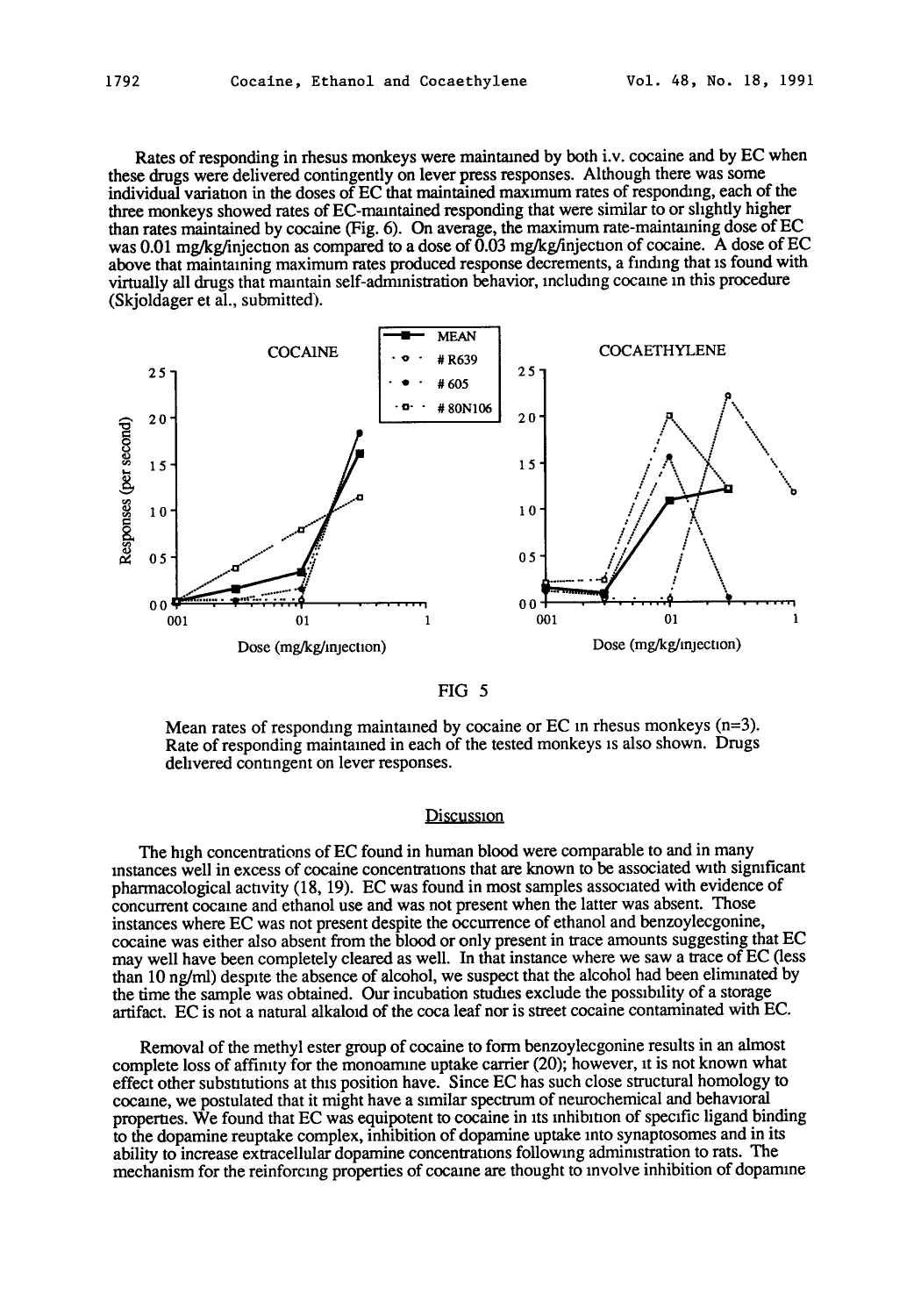reuptake with consequent elevation of synaptic dopamine levels in pathways mediating reward (20-28). The similar stimulation of rat locomotor activity and rearing observed after systemic administration of EC or cocaine, suggested that this metabolite might share cocaine's psychostimulant properties.

To put our neurochermcal findings into perspective, it was essential to establish whether EC was reinforcing in a primate model  $(29)$ . The implications of our rodent data were confirmed by the self-administration studies in primates. EC was equipotent to cocaine and showed a similar dose response curve in maintaining lever responding in rhesus monkeys. Following cocaineethanol abuse by humans, ethanol would be present m the body in addition to cocaine and EC The effects of these drugs in combination was not directly addressed by the described experiments

Cocaine is rapidly eliminated with an approximate plasma  $T_{1/2}$  of one hour (30, 31) and its acute effects disappear even more rapidly. Depending upon its rate of fonnatton and elimination and its neurochemical properues, EC might be expected to add to cocaine's effects, prolong them and/or exhibit cross tolerance  $(32, 33)$  or cross sensitization  $(34)$  It might also better cross the blood brain barrier as a consequence of greater hydrophobicity Since repeated use of cocaine and alcohol dunng a binge may be associated with exposure to recurrent pulses of cocaine and EC, sensitization and cross sensitization might contribute to the effects of this drug combination

There have been relatively few published studies of the effects of combined cocaine and ethanol administration. One study (35) and two recent prehminary reports (36, 37) have indicated that some effects were enhanced and one indicated that subjective effects were greater following administration of cocaine and ethanol in combination than after either drug alone  $(37)$  A recent preliminary report indicated that cocaine enhanced ethanol's threshold lowering effect on brain stimulation reward (38). This information is only suggestive and there are other possible explanations for these observations including a direct effect of ethanol on dopamine mediated reward pathways (39). In any event, further characterization of EC's neuropharmacology could enhance our understanding of the very prevalent problem of combined cocaine-ethanol abuse

### **Acknowledgements**

Supported by DA 05119, DA 04050 and DA 04403. Postmortem samples for EC analyses and identification were provided by W.L Hearn, Ph D., Dade County Medical Examiners Office

#### References

- 1. B.F. GRANT and T.C. HARFORD, Drug and Alcohol Dependence 25 97-104 (1990).
- 2 R.D. WEISS, S.M. MIRIN, M.L GRIFFIN, and J.G MICHAEL, J Nerv. Ment. Dis. 176 719-725 (1988).
- 3. P. JATLOW, W L. HEARN, J. ELSWORTH, and R. ROTH, CPDD Annual Meeting Abstr (1990).
- 4. J.D. ELSWORTH, C.W. BRADBERRY, J. TAYLOR, J R. WALKER, W L HEARN, P. JATLOW, and R.H. ROTH, Soc. Neuroscl. Abstr. 16 749 (1990).
- 5. S. ROSE, W.L. HEARN, G.W. HIME, C V. WETLI, A.J. RUTTENBER and D.C. MASH Soc. Neurosci. Abstr. 16 14 (1990).
- 6. D.C. MASH, D.D. FLYNN, C.V. WELTI and W L HEARN, Soc. Neurosci. Abst. 16 14 (1990).
- 7. M.F. LIN, P.S. MCGUIRE, K A. BROWN, M.A. EVANS, C.R CHRISTIAN, E.T HARPER and W.F. BOSRON, The Pharmacologist 31 229A (1989).
- 8. R.M. SMITH, J. Anal. Toxicol 8 38-42 (1984)
- 9. F.K. RAFLA and R.L. EPSTEIN, J Anal Toxicol. 3 59-63 (1979)
- 10. P. JATLOW and H. NADIM, Clin. Chem 36 1436-1439 (1990)
- 11. P. JATLOW and D. BAILEY, Chn. Chem 21 1918-1921 (1975).
- 12. P. BERGER, J.D ELSWORTH, J ARROYO, and R.H. ROTH, Eur J Pharmacol. 177 91-94 (1990).
- 13. C.W. BRADBERRY and R.H. ROTH, Neuroscience Letters 243 61-68 (1987).
- 14. Y.L. HURD, J. KEHR, and U. UNGERSTEDT, J. Neurochem. 51 1314-1316 (1988).